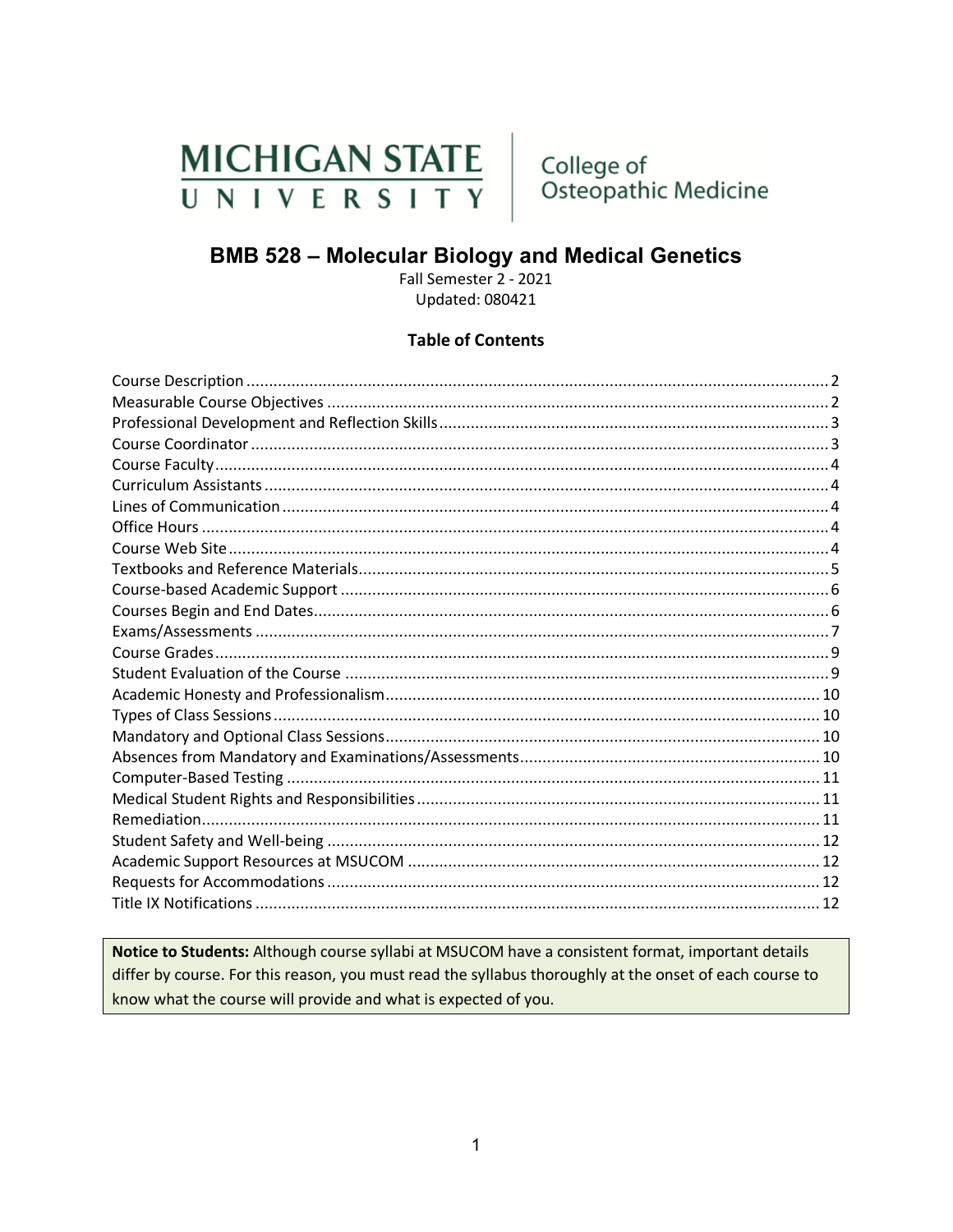# **Section 1 – Course Information**

## <span id="page-1-0"></span>**Course Description**

BMB 528 is a 2-credit hour course that provides students with knowledge of basic principles of molecular biology and human medical genetics, storage and expression of genetic information, and transmission of genetic information to progeny.

## <span id="page-1-1"></span>**Measurable Course Objectives**

The American Osteopathic Association has identified osteopathic core competencies (OCC) essential for practice as a future osteopathic physician [\(reference\)](https://www.aacom.org/docs/default-source/core-competencies/corecompetencyreport2012.pdf?sfvrsn=4). These are embedded throughout programmatic objectives and curriculum. The curricular structure also encourages proficiency in the Core Entrustable Professional Activities (EPAs) for Entering Residency as defined by the Association of American Medical Colleges to help build toward that future phase of the journey toward medical practice [\(reference\)](https://store.aamc.org/downloadable/download/sample/sample_id/66/). By the end of this specific course, learners should be able to achieve the following objectives within each competency domain indicated:

#### Medical Knowledge

- 1. Review the structural, developmental, biochemical, and regulatory mechanisms of cells, tissues, and organs to differentiate between normal and abnormal function. Learn the basic principles, concepts and language of molecular biology and human genetics. *(Biomedical Science - Molecular/Biochemical)*
- 2. Detail the storage, expression, and transmission of genetic information in relation to disease and disease response. *(Biomedical Science - Genetics)*
- 3. Describe the molecular and biochemical basis of health and disease through selected clinical presentations, such as congenital anomalies, gene expression, chromosomal disorders, macroand microdeletion disorders, multifactorial disorders, etc. *(Biomedical Science - Pathology/Pathophysiology)*

Osteopathic Principles, Practice, and Manipulative Medicine

4. Demonstrate the connection between osteopathic tenets and foundational biomedical science as it relates to holistic patient care. *(OPP Principles/Integration)*

Patient Care and Procedural Skills

5. Recommend and interpret common diagnostic and screening tests related to the investigation of genetic disorders (molecular screening techniques, prenatal screening techniques; genetic testing techniques, etc.) using evidence-based and cost-effective principles. *(Diagnostic Testing - EPA 2)*

Practice-Based Learning and Improvement

6. Practice using clinical decision-making tools and procedures (determining most appropriate diagnostic testing method, probability calculations, etc.) within the context of the diagnosis of genetic disorders. *(Clinical Decision-Making - EPA 7)*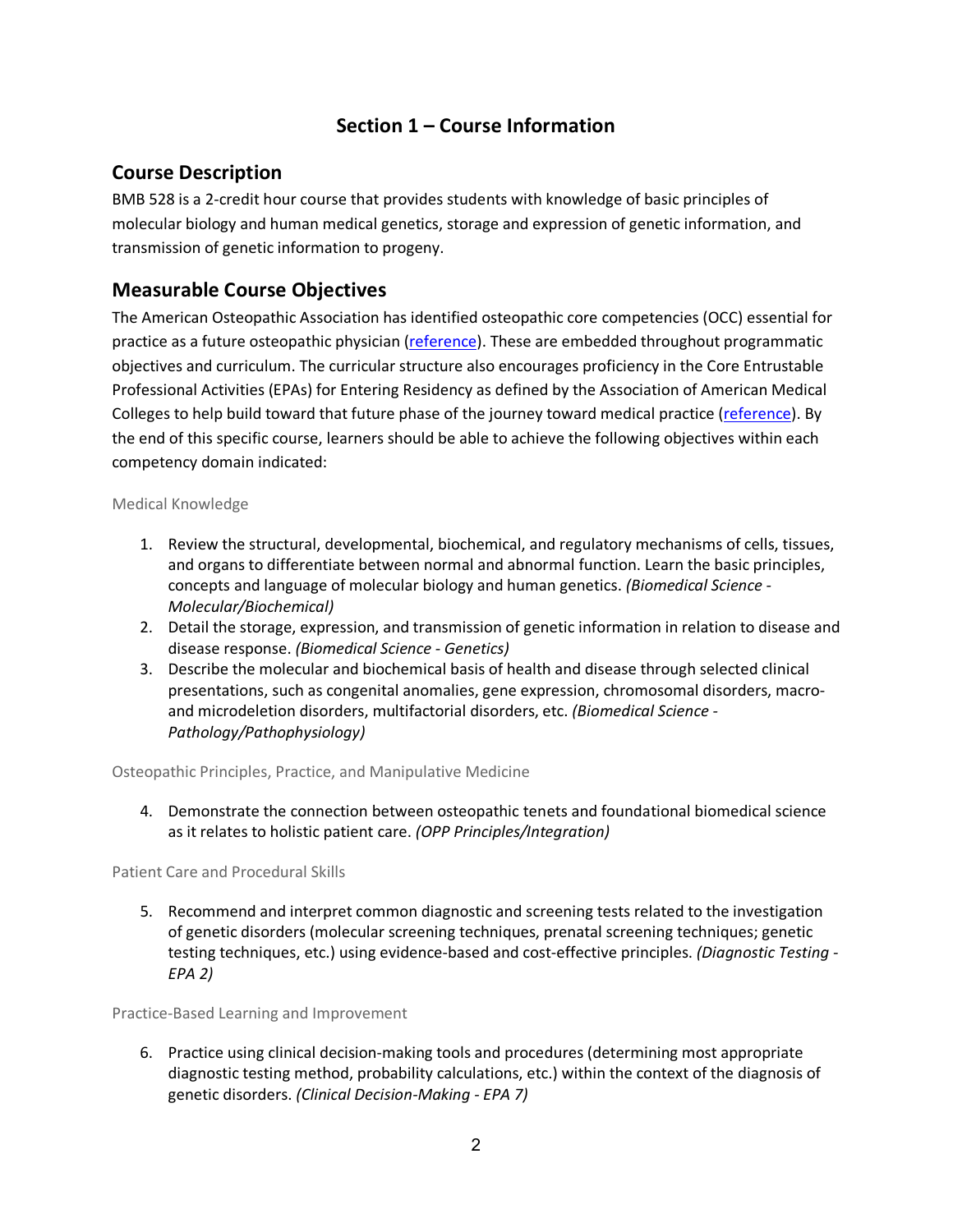# <span id="page-2-0"></span>**Professional Development and Reflection Skills**

Additionally, the American Osteopathic Association indicates several other competencies on which professional development and reflection across time will foster effective medical practice. These include the ability to work collaboratively as part of an interprofessional team; the maintenance of an inquisitive and scientific approach to learning and medical practice; and the adoption of self-direction in lifelong learning and clinical decision-making. This course will contribute to the development of these longitudinal competencies or skills as indicated:

#### **Self-Directed and Lifelong Learning**

Self-directed learning is a 4-step process that occurs within an encapsulated timeframe. The goal of selfdirected learning is to help foster self-direction in your lifelong learning and clinical decision-making. This course includes the steps of self-directed learning as follows:

- 1. **Self-Assessment of Learning Needs** Students are provided with a curricular topic, a set of related learning objectives, and related learning materials or prompts. Students are encouraged to reflect on their needs related to objectives and to engage with learning materials accordingly.
- 2. **Identification, Analysis, & Synthesis of Information** Students are encouraged to synthesize and reflect on knowledge gained during engagement with learning materials in anticipation of formative/summative assessment activities that will occur in a related online module or live session. Should students find that a gap or desire for clarification persists, they are encouraged to re-engage with materials, seek out additional resources such as reputable and/or peerreviewed web content, and/or engage with peers and faculty for clarification as necessary.
- 3. **Appraisal of Information Credibility**  Then students appraise and apply knowledge in an online module or during live sessions via formative/summative assessment. Typically, crowd polling is the tool faculty use to gauge student learning, providing clarifying notes based on responses. Additionally, live sessions include application activities that often make use of case scenarios, to allow students to further appraise and apply knowledge within the context of peer collaboration.
- 4. **Feedback on Information-Seeking Skills** Faculty facilitators will aid in providing feedback to students in terms of responses and clinical reasoning/information seeking processes through probing questions, prompts for reflection, and prompts for elaboration among other strategies following both the formative/summative assessment and the application activities.

## <span id="page-2-1"></span>**Course Coordinator**

*(Note - Preferred method of contact is shown in italics)*

Name: Martha Faner, Ph.D. Phone: 313-578-9669 *Email: [fanermar@msu.edu](mailto:fanermar@msu.edu)* Address: CG-90, DMC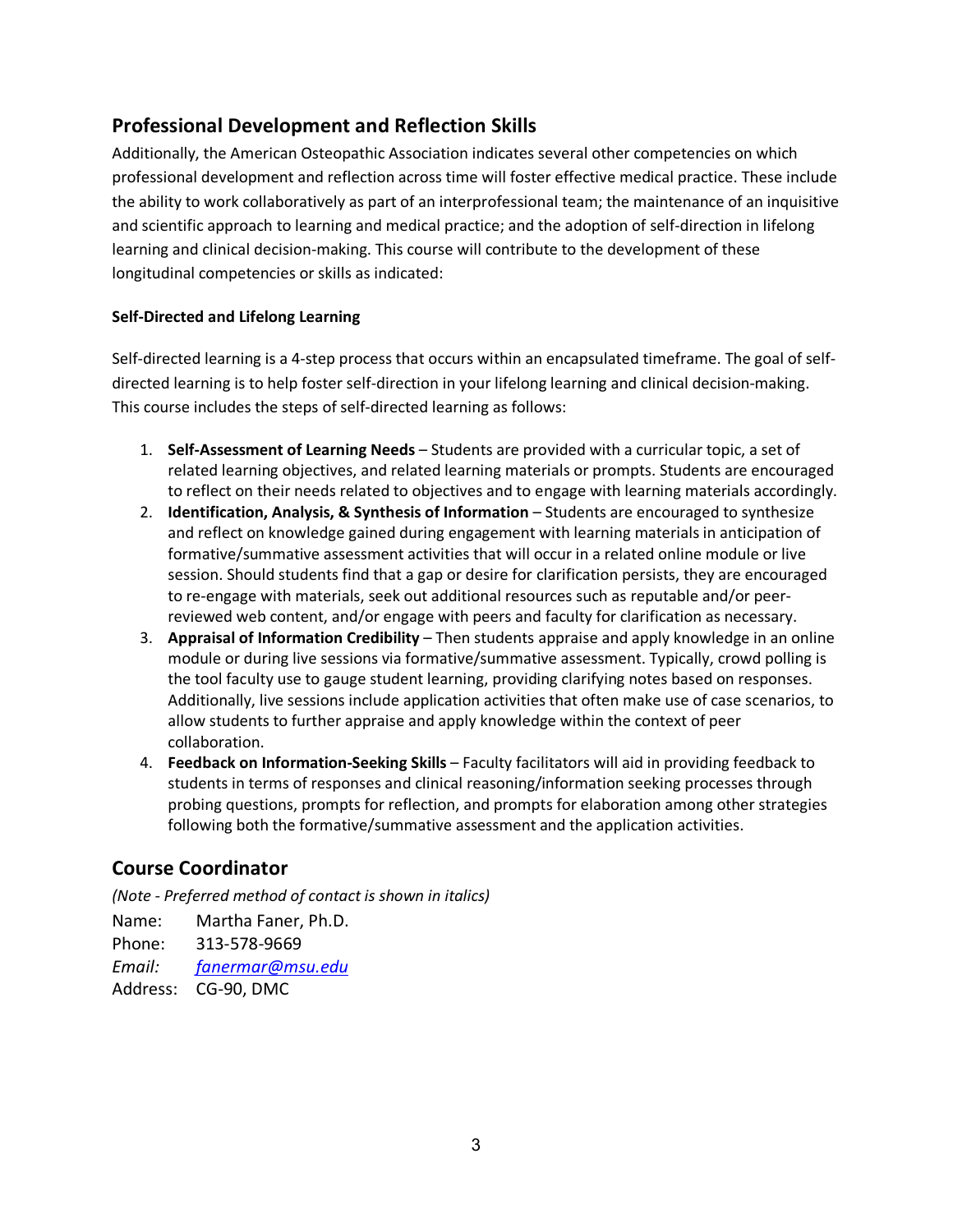## <span id="page-3-0"></span>**Course Faculty**

| Name                        | Email                 | Phone        | Site       |
|-----------------------------|-----------------------|--------------|------------|
| Andrea Amalfitano, DO, PhD  | amalfit1@msu.edu      | 517-355-9616 | EL         |
| Martha Faner, PhD           | fanermar@msu.edu      | 313-578-9669 | <b>DMC</b> |
| Jin He, MD, PhD             | hejin1@msu.edu        | 517-353-0613 | EL         |
| Courtney Kokenakes, MS, CGC | kokenakc@karmanos.org | 313-576-9087 | <b>DMC</b> |
| Raquel Ritchie, PhD         | rritchie@msu.edu      | 586-263-6296 | <b>MUC</b> |
| John L. Wang, PhD           | wangj@msu.edu         | 517-353-9542 | EL         |
| Carol Wilkins, PhD          | mindockc@msu.edu      | 517-353-4927 | EL         |

#### <span id="page-3-1"></span>**Curriculum Assistants**

| Site                | <b>Name</b>          | Email            | Phone        |
|---------------------|----------------------|------------------|--------------|
| <b>East Lansing</b> | Becky Brandt         | Brandtb2@msu.edu | 517-884-3880 |
| DMC                 | Alysia Gordon - LEAD | John1329@msu.edu | 313-578-9629 |
| MUC                 | Rose Shubeck         | shubeckr@msu.edu | 586-226-4788 |

## <span id="page-3-2"></span>**Lines of Communication**

- For administrative aspects of the Course: contact the course coordinator.
- For content questions relating to a specific lecture or topic: contact the faculty presenter for that specific portion of the course or your SE MI on-site instructor.
- **F** For absences/missed exams (see excused absence information below)
- **Please set your notifications in D2L to immediate to receive posted News announcements. You may** choose to receive notifications by email or SMS.

# <span id="page-3-3"></span>**Office Hours**

Office hours via Zoom are announced in site-specific folders under the Content tab of the D2L course website. Students are also encouraged: (a) to address questions to instructors via the E-mail system; (b) to seek individual consultation with the lecturer or other course faculty by appointment throughout the semester; and (c) to use the discussion board on D2L course website.

## <span id="page-3-4"></span>**Course Web Site**

The URL for the Course website is: [https://d2l.msu.edu](https://d2l.msu.edu/)

You should pay attention to these MAIN items at this website:

- **Announcements** Course-related communication to the class will be made here. You should check for announcements daily.
- **Syllabus** Contains the course syllabus with information about the instructional teams, textbooks, exam dates, grading system, rules and regulations, etc.
- **Content** –Course-related materials.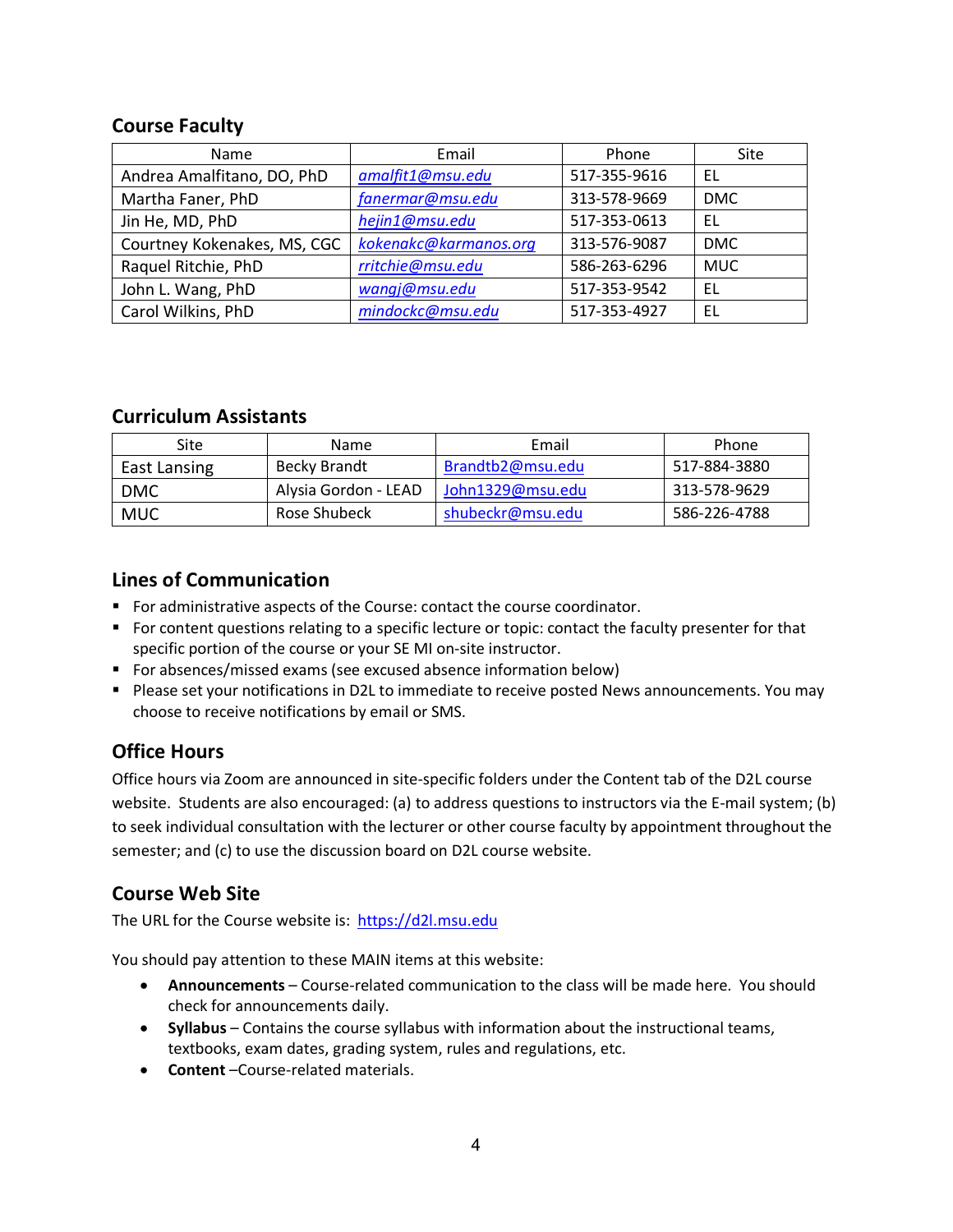• **Discussion Boards** – Lists of "submitted" questions organized by lecture topic. The discussion board will be primarily student led and periodically monitored by faculty. Additionally, questions emailed to the lecturer will be de-identified and posted. It is highly recommended that you check the discussion forum prior to sending a question to faculty as it is very likely that you are not the only student with questions – your question and others may already be available for your review – saving you time.

Although each visit to any section of D2L by an individual student is "tracked" by the computer and the instructors of the course will have access to such information, we do not intend to use it.

# <span id="page-4-0"></span>**Textbooks and Reference Materials**

#### **Required**

- BMB528 FS21 Course Pack
- Turnpenny and Ellard, Emery's Elements of Medical Genetics. 15<sup>th</sup> ed. Elsevier: Churchill Livingstone. [978-0702066856]
- Ferrier, Lippincott's Illustrated Reviews: Biochemistry. 7<sup>th</sup> ed. Wolters Kluwer: Lippincott, Williams, and Wilkins. [978-1496344496]
	- o [Connect to online resource via LWW Health Library -](http://ezproxy.msu.edu/login?url=https://meded.lwwhealthlibrary.com/book.aspx?bookid=1988) Premium Basic Science Collection [MSU authorized users](http://ezproxy.msu.edu/login?url=https://meded.lwwhealthlibrary.com/book.aspx?bookid=1988)

#### **Optional**

- Jorde, Carey and Bamshad, (2016) Medical Genetics. 5th ed. [978-0323188357]
- Nussbaum, McInnes, and Willard, (2016) Thompson and Thompson Genetics in Medicine. 8th ed. [978-1437706963]

#### **Types of readings for the course:**

- **Required Reading**: You are responsible for reading and digesting the content of this material even if it is not covered in class. **You will be tested on this content.** Your success in some of the lectures/activities will depend on you coming prepared. Therefore, it is important that you complete any preparatory readings prior to the lecture/activity to which they are assigned.
- **Suggested/Clarification Reading:** These are optional, for your enrichment. If anything in a particular lecture or required reading is not clear, you can seek clarification here.

A listing of suggested and required readings can be found at the beginning of the course pack.

Additional instructional materials, including the tutorial, required readings, problem sets, and computerbased instructional aides, may be provided on the course website. **These materials are intended to be an integral aspect of the course; instruction in some course objectives may be accomplished entirely**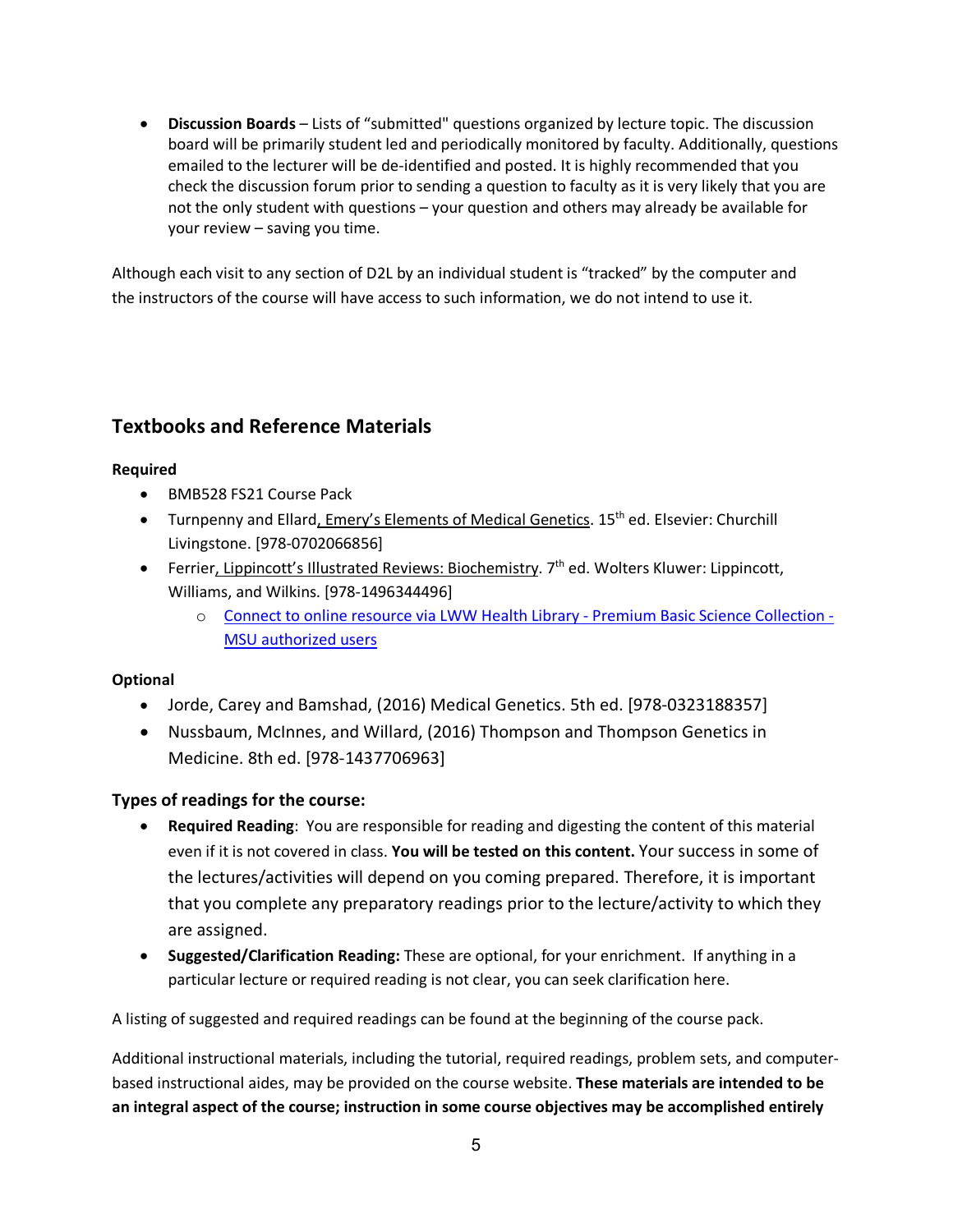**through these exercises and experiences, and thus might not be explicitly addressed during lectures. Students are strongly encouraged and expected to make use of them.**

#### **Opportunities to confirm your understanding:**

Problem sets and their answers will be provided on the course D2L site. These problem sets are designed both to help the students grasp key concepts and connections and to provide practice in the skills and tasks defined by the educational objectives. Some problems may resemble typical exam questions in style and depth; others will be more open-ended or explorative. These problem sets will not be graded but will provide students with an opportunity to assess their mastery of the objectives and to identify concepts that require further study.

Four practice exams, one for each BMB 528 Unit Exam, will be available for you to take using computerbased testing (Examplify). Information on when the practice exams will be available and how to access them will be posted in the course D2L site and/or will be sent via email.

## <span id="page-5-0"></span>**Course-based Academic Support**

The course faculty are here to facilitate your learning. The large number of students in this course (about 300) necessitates a degree of formality. Also, since your schedules are very full, we must adhere rigidly to the lecture, small group and lab times assigned to this course. However, within these constraints, the needs of individual students will be accommodated whenever possible. Please feel free to contact the Course Coordinator with any personal issues you may have involving this course.

Additional academic support resources can be accessed through MSUCOM Academic and Career Guidance and MSUCOM Personal Counseling.

#### **Supplemental Instruction (SI):**

Supplemental Instruction is an academic assistance program that utilizes peer-assisted study sessions. The SI sessions are regularly scheduled informal review sessions in which students compare their class notes, discuss assigned readings, practice problem solving, develop organizational tools, and predict test items. The participants learn how to integrate course content and study skills while working together. The sessions are facilitated by "SI leaders", students who have previously taken the course, done well in it and are model students. The main purpose of this program is to improve students' grades and their overall learning ability. SI session attendance is OPTIONAL (there will be no points associated with SI session attendance).

#### **Schedule for SI sessions:**

Friday, September 10, 4:00-6:00 pm Friday, September 24, 4:00-6:00 pm Friday, October 8, 4:00-6:00 pm Friday, October 22, 4:00-6:00 pm

#### <span id="page-5-1"></span>**Courses Begin and End Dates**

BMB 528 begins on 8-31-21 and ends on 10-25-21. See addendum for detailed daily course schedule.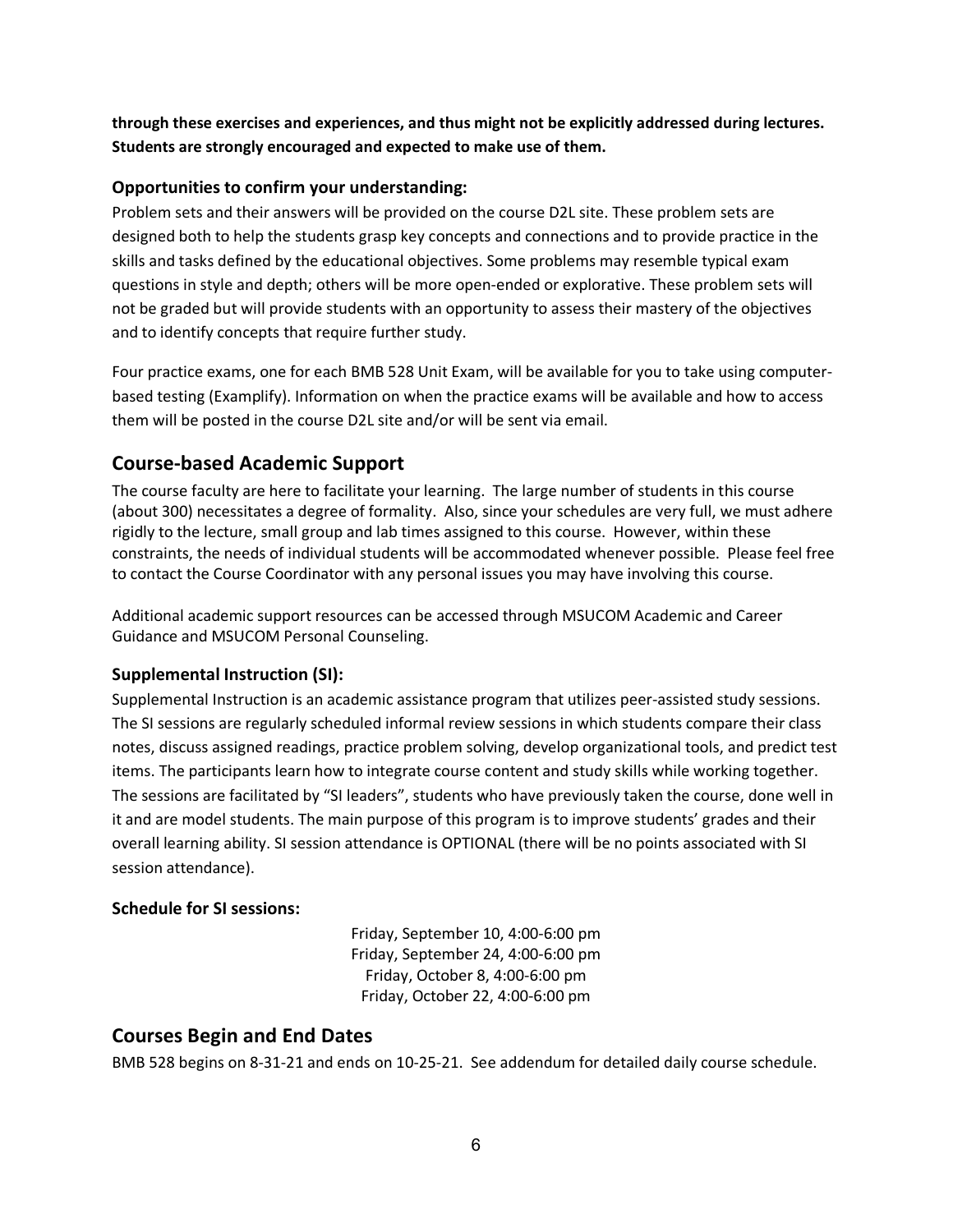# <span id="page-6-0"></span>**Exams/Assessments**

The educational objectives, defined in the Course Pack for each section of this course, will serve as the basis for evaluating student performance. Mastery of these objectives will be expected whether those topics have been discussed in lecture sessions or explored using other resources (tutorial recordings, assigned reading, computer-based instructional aids). In addition, the successful achievement of learning objectives will require knowledge and skills acquired in other portions of the overall MSUCOM educational program. Students will be expected to apply concepts and vocabulary learned in other courses to problem-solving for exams/assessments in this course.

Student attainment of these objectives will be evaluated using four quizzes, four exams, REEF polling and two "flipped classroom" sessions.

- a) Quizzes will be completed using Examplify remotely using your personal computer-based testing device. The dates, content covered, and number of questions are in the table below. You will have approximately 1.5 minutes for each question. The detailed "BMB 528 Quiz Protocol" is as follows:
	- 1. Ensure that you have Examplify installed on your personal computer-based testing device. You must DOWNLOAD the quiz to your personal computer-based testing device preferably by one hour PRIOR to the start time of the quiz. The quiz will be available for downloading at least 24 hours prior to the quiz.
	- 2. You will be emailed the passcode for the quiz.
	- 3. You must start the quiz and finish it in the time specified on the course schedule.
	- 4. Have your personal computer-based testing device properly charged.
	- 5. Put away all your books, notes and papers, etc. Plain scratch paper is allowed for these quizzes.
	- 6. Examplify will automatically give you the time allotted (~1.5 minutes/question)
	- 7. Absences:
		- a. If a student does not take the quiz at the designated time, they will be considered absent from the quiz. This includes late arrivals.
		- b. Students who are absent may request an excused absence as defined by the Excused Absence Policy and related procedures.
		- c. If an excused absence is granted, the student will be permitted to take a make-up quiz at a date, time, and location and in a format determined by the course coordinator.
		- d. If an excused absence is not granted, the student will be permitted to take a make-up quiz but with a penalty as defined below.
			- i. On the first unexcused absence, there will be a 20% deduction in the quiz score.
			- ii. Any further unexcused absences from a quiz will result in a score of zero for the quiz.

b) Unit exams 1, 2, 3 and 4, will contain 21, 24, 24 and 24 questions respectively from BMB 528 (see Table below).

c) Students that wish to inquire about the validity of an exam/quiz question or its answer must contact Dr. Faner within 7 calendar days of the exam display session or quiz key posting. To maintain security of assessments, you may NOT post questions on the discussion board regarding exam questions or quiz questions. Kindly email your questions to the course coordinator.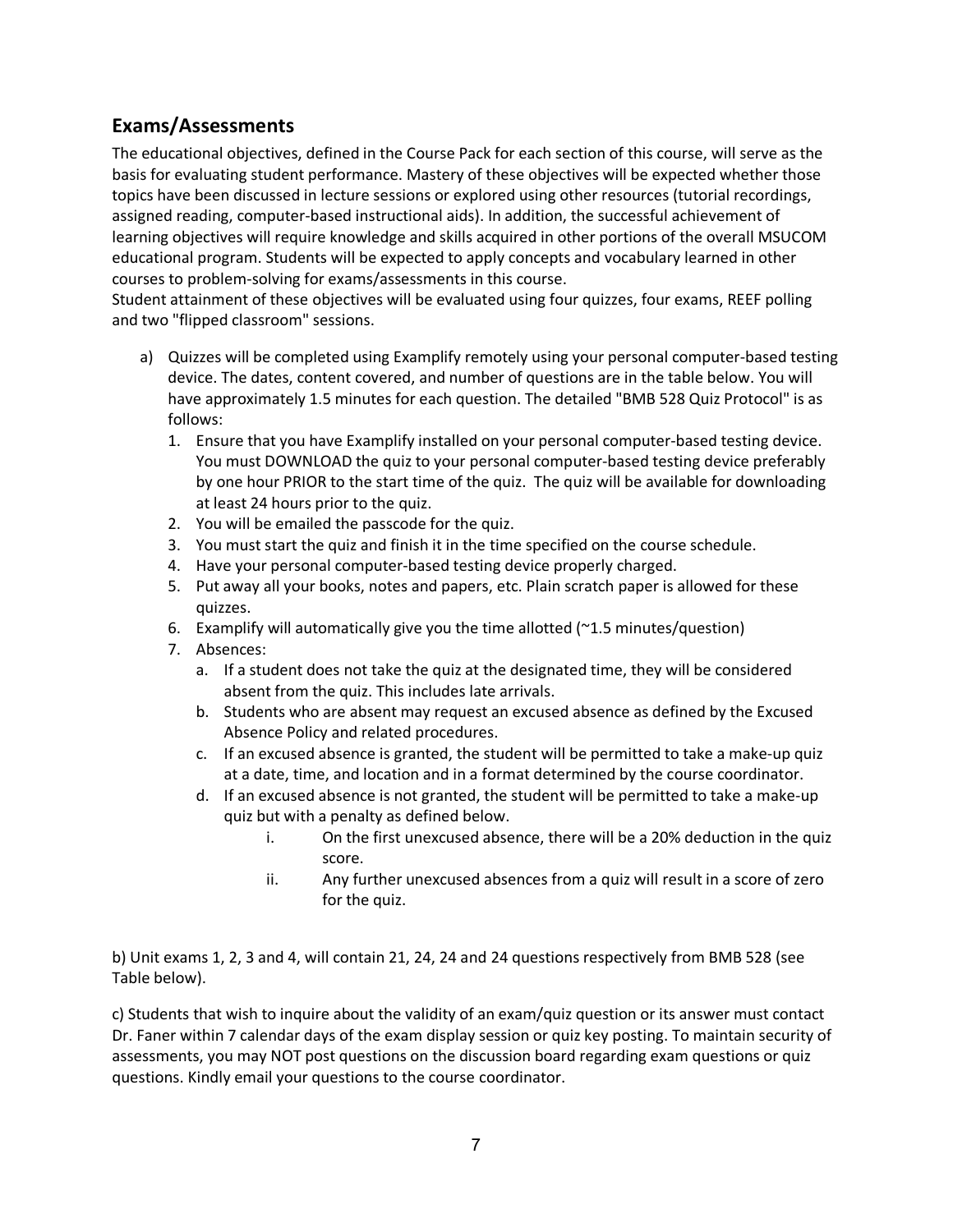d) The Flipped Classroom: Cystic Fibrosis Case Discussion session requires students to do preparatory work and the Zoom meeting will consist of group discussion and REEF questions. The preparatory work will consist of reading a case. There will be individual readiness and post-exercise assessments, contributing a total of 7 points to the Course Grade. We will be using participation in REEF questions as the mechanism to monitor attendance throughout the session. **You will not be eligible to earn points on the Post Exercise Quiz (PEQ) unless you participate in the REEF questions throughout the session.**

e) The Flipped Classroom: Current and Future Approaches to Genetic Disorders session requires students to do preparatory work and the in-person session will consist of student groups presenting to their peers what they have learned. The preparatory work will include: (i) watch a recording of a minilecture (~15 minutes); (ii) read an assigned article; and (iii) take notes on key points to contribute to a 1 page summary of what was learned. There will be individual readiness and post-exercise assessments, contributing a total of 6 points to the Course Grade. An additional point for this session will be associated with satisfactory completion and submission of a 1-page primer created with your POD. We will be using participation in REEF questions as the mechanism to monitor attendance throughout the session. **You will not be eligible to earn points on the Post Exercise Quiz (PEQ) unless you participate in the REEF questions throughout the session.**

| <b>Assessments</b>                | <b>Projected Points</b> | <b>Material to be Covered</b>                    |
|-----------------------------------|-------------------------|--------------------------------------------------|
| Quiz #1                           | 5                       | Sessions 1-5                                     |
| 9/8/21                            |                         |                                                  |
| Unit Exam 1                       | 21                      | Sessions 1-7                                     |
| 9/13/21                           |                         |                                                  |
| Quiz #2                           | 5                       | Sessions 8-11 plus Tutorial: Mendelian           |
| 9/20/21                           |                         | Modes of Inheritance and Calculations            |
| <b>Flipped Classroom: Cystic</b>  | $\overline{7}$          | <b>Cystic Fibrosis Case and Class Discussion</b> |
| <b>Fibrosis Case Discussion</b>   |                         |                                                  |
| 9/23/21                           |                         |                                                  |
| <b>Unit Exam 2</b>                | 24                      | Sessions 1-15 + Tutorial                         |
| 9/27/21                           |                         |                                                  |
| Quiz #3                           | 5                       | Sessions 16-19                                   |
| 10/4/21                           |                         |                                                  |
| <b>Unit Exam 3</b>                | 24                      | Sessions 1-23                                    |
| 10/11/21                          |                         |                                                  |
| Quiz #4                           | 5                       | Sessions 25-27                                   |
| 10/19/21                          |                         |                                                  |
| <b>Flipped Classroom: Current</b> | $\overline{7}$          | Approaches to correction of genetic              |
| and Future Approaches to          |                         | conditions                                       |
| <b>Genetic Disorders</b>          |                         |                                                  |
| 10/21/21                          |                         |                                                  |
| <b>Unit Exam 4</b>                | 24                      | Sessions 1-32                                    |
| 10/25/21                          |                         |                                                  |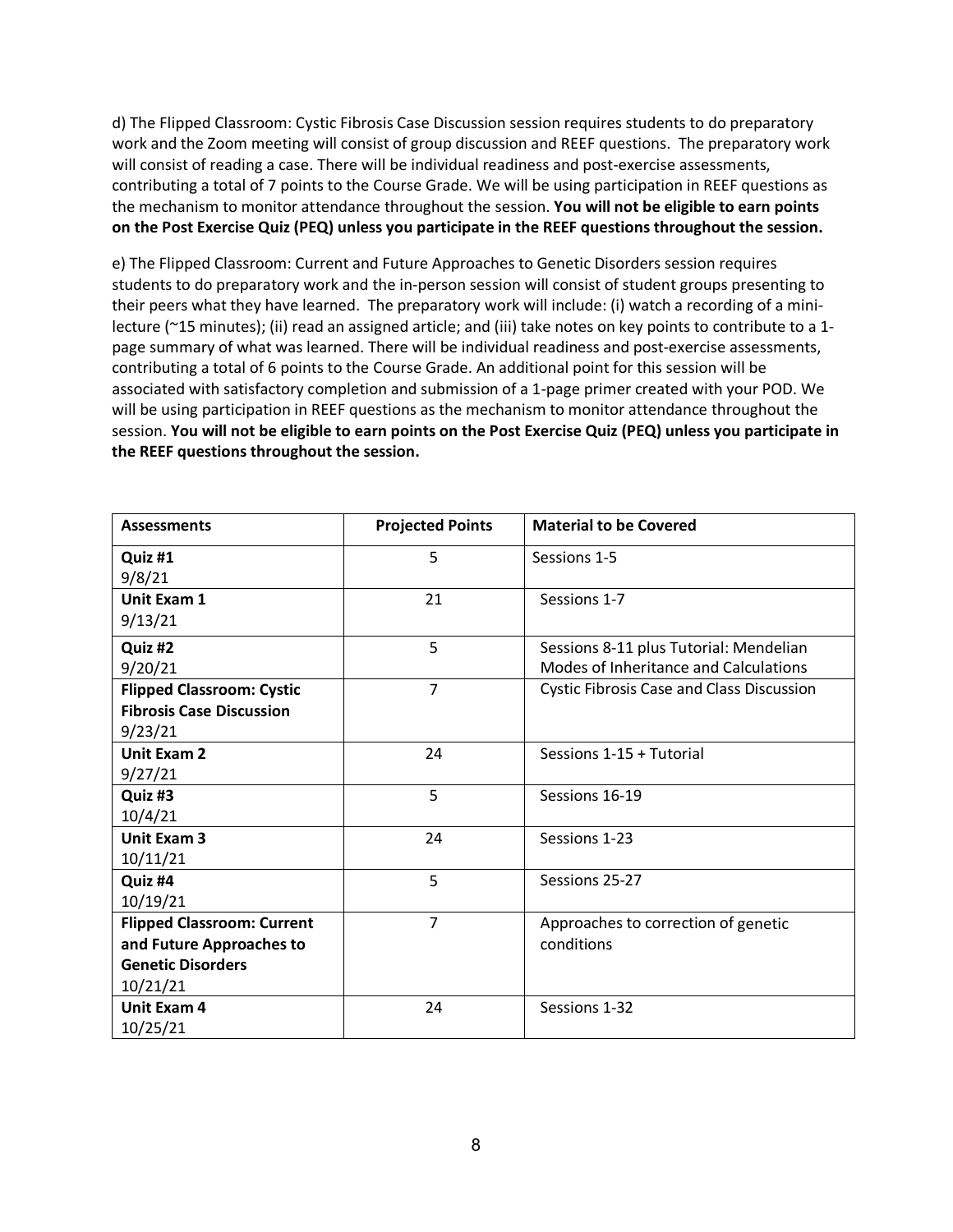## <span id="page-8-0"></span>**Course Grades**

The course faculty determine the threshold for satisfactory performance in each preclerkship course. Your course grade will be determined by the following formula:

> (Unit Exams 1, 2, 3, 4 + Quizzes 1, 2, 3, 4 + 2 Flipped Classrooms)/(127) X 100% = Final Percent Score

- **P-Pass**—means that credit is granted, and that the student achieved a level of performance judged to be satisfactory by the instructor. To obtain a "P" grade for this course, a student must obtain 70%.
- **N-No Grade**—means that no credit is granted, and that the student did not achieve a level of performance judged to be satisfactory by the instructor. A student who earns an accumulated score below 70% will receive an "N" grade.
- Remediation Consistent with COM policy (see Remediating or Repeating a Course under Section 2 below), a student receiving an "N" grade will have the opportunity to remediate the course provided the following eligibility criteria are met:
	- o Earn a final score in the course of 60% or greater, and
	- $\circ$  Your BMB 528 Unit Exam Average (the average of UE1, UE2, UE3, and UE4) must be equal to or better than 65%.

The remediation opportunity for this course will be by examination. Passing is 70%.

All remediation exams for semester 2 are scheduled for Tuesday, January 4 and Wednesday, January 5, 2022. Refer to the remediation policy information provided in Section 2 of this syllabus for more information.

## <span id="page-8-1"></span>**Student Evaluation of the Course**

We want your feedback on how to improve this course.

- Informal Feedback: Feel free to approach the Course Coordinator, Dr. Martha Faner, or any of the other course faculty with your reactions and suggestions. Ad hoc Evaluations are available for immediate feedback on course sessions and faculty. Students can access the evaluation system at: [MSUCOM Pre-clerkship Evaluation System;](https://evalue.msu.edu/) on the "Home Page, see "Initiate Ad hoc Evaluations" under "Tasks".
- Formal Evaluation: In addition to the above, we ask every student in the class to complete formal on-line course evaluation upon conclusion of the course. Student feedback provides Course Coordinators with valuable information regarding their performance, the performance of their colleagues, and the quality of the course. The information gained from these evaluations is used to continuously improve future offerings of this course. Students can access the evaluation system at: [MSUCOM Pre-clerkship Evaluation System.](https://evalue.msu.edu/)

## **Section 2 – Policies**

Please refer to the at<https://com.msu.edu/current-students/student-handbook-course-catalog>

for these and other policies.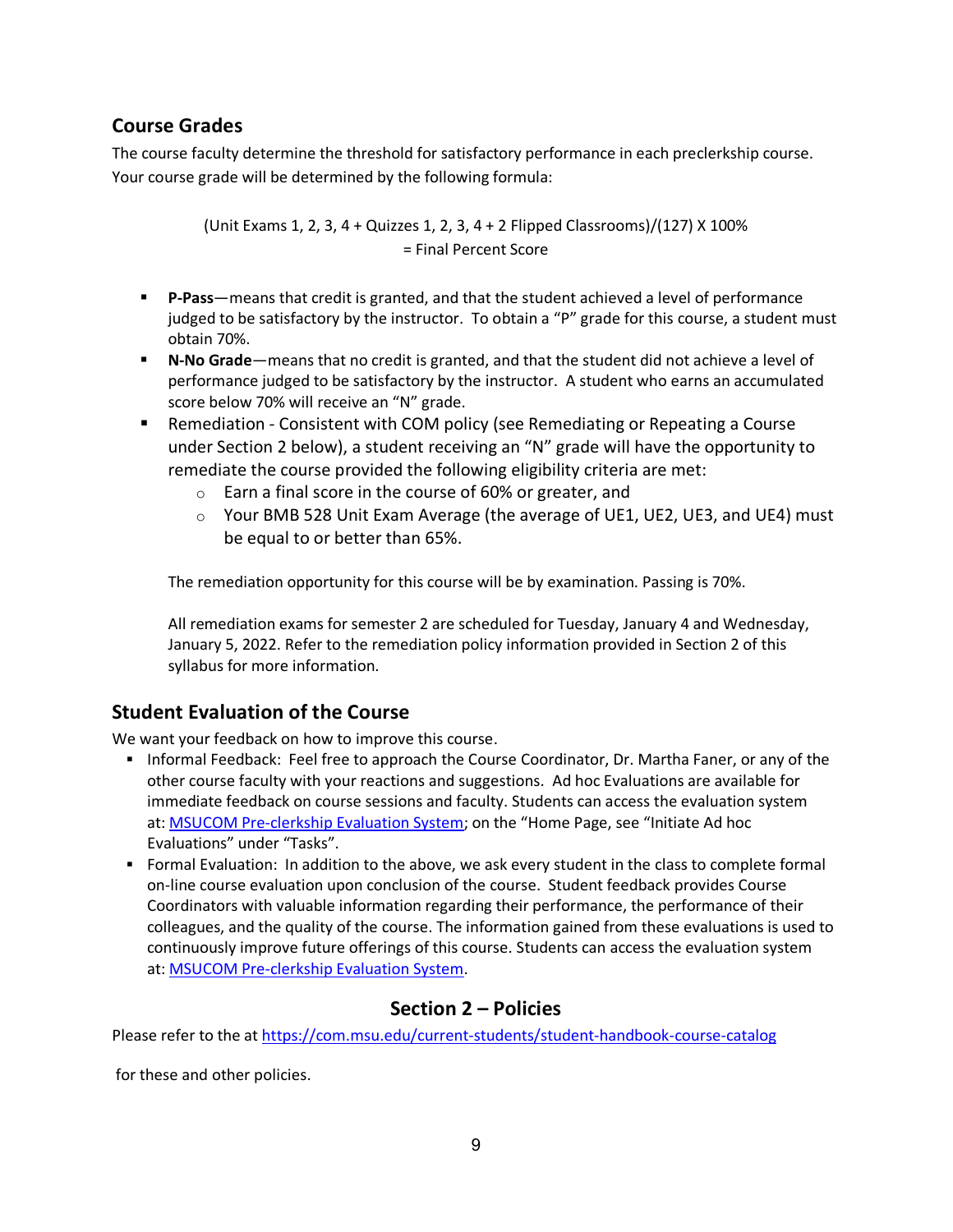# <span id="page-9-0"></span>**Academic Honesty and Professionalism**

Every student is responsible for their behavior and is expected to adhere to all MSU and MSUCOM policies of academic honesty and professionalism, as outlined in the MSUCOM Student Handbook and the MSU Medical Student Rights and Responsibilities. These documents may be found on the MSUCOM website. Additional guidance on academic integrity may be found on the MSU Ombudsperson's website at [https://ombud.msu.edu/sites/default/files/content/Academic-Integrity-at-MSU-updated-August-](https://ombud.msu.edu/sites/default/files/content/Academic-Integrity-at-MSU-updated-August-2017.pdf)[2017.pdf](https://ombud.msu.edu/sites/default/files/content/Academic-Integrity-at-MSU-updated-August-2017.pdf)

Incidents of academic dishonesty or professional misconduct will be addressed by the faculty, administration, or staff; such action may include, but is not limited to: giving a failing grade, referring a student for judicial review, directing the student to the Associate Dean of Medical Education, evaluation by the Committee on Student Evaluation, and other actions outlined in the Medical Student Rights and Responsibilities document.

# <span id="page-9-1"></span>**Types of Class Sessions**

MSUCOM designates lectures and other class sessions by their delivery method. While additional terms may be used in a specific course, the following will provide general guidance to the type of session:

- Live or livestream lecture: broadcast at a designated time; intended to be viewed synchronously
- Online Lecture: recorded content, may be viewed asynchronously
- Webinar: more interactive session where student participation is expected
- Lab: may refer to on-site clinical skills training or online lab session; see details

## **Changes to Course Schedule or Requirements**

Due to external circumstances, the course requirements published in the course syllabus and/or course schedule may be subject to change. Timely notification Communication regarding changes will be provided to enrolled students via the course D2L site and/or email. Any changes made will consider the MSU Code of Teaching Responsibility and the MSU Medical Students Rights and Responsibilities.

# <span id="page-9-2"></span>**Mandatory and Optional Class Sessions**

All lectures and other class sessions are considered to be integral to the course, and students are expected to attend, view, or participate in each session. Some sessions are designated as "mandatory" in that attendance at the session on the scheduled date and time is required. Depending on the course, a student may earn points for attending or participating in a mandatory session or may lose points for failing to attend or participate. Availability of make-up points for missed sessions is at the discretion of the course coordinator. Optional class sessions are offered by faculty to assist students in learning or reviewing course content.

## <span id="page-9-3"></span>**Absences from Mandatory and Examinations/Assessments**

It is the responsibility of the student to know which class sessions are deemed as mandatory and comply with the MSUCOM policy regarding absences from mandatory sessions and examinations. This policy may be found in the MSUCOM Student Handbook on the MSUCOM website. Requests for an excused absence must be submitted via the [student portal.](https://studentportal.com.msu.edu/)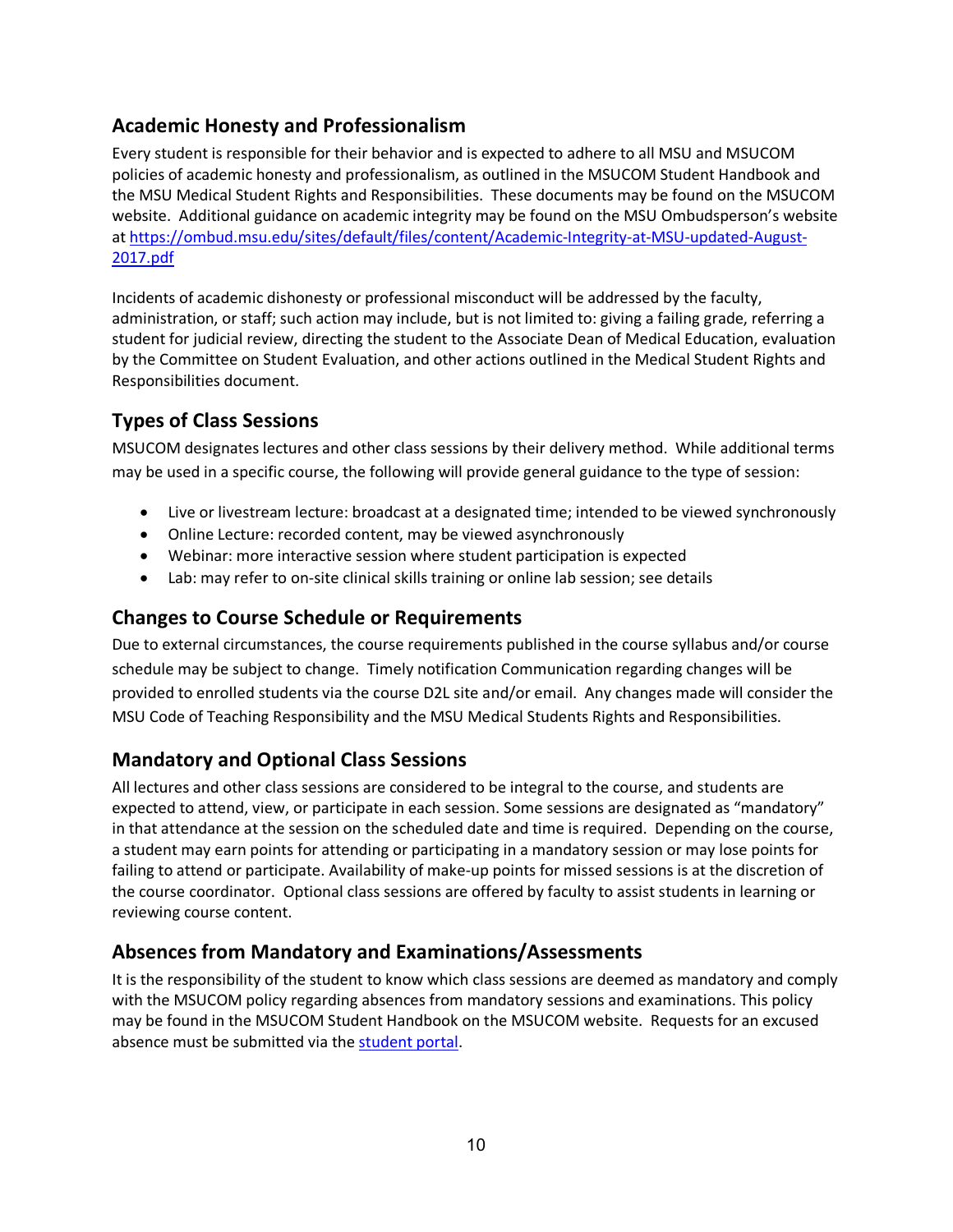## <span id="page-10-0"></span>**Computer-Based Testing**

It is the responsibility of each student to know and comply with the MSUCOM policy on computer-based testing. This policy may be found in the MSUCOM Student Handbook on the MSUCOM website.

Administration of quizzes, examinations, and other assessments may be self-proctored, virtual proctored, or classroom proctored. Regardless of the proctoring method, you are expected to take the exam in a quiet, private setting. Just like in a proctored exam, you are not to access notes, textbooks, references, your phone, or other materials, and you are not to interact with fellow students or others. Remember that integrity is defined as what you do when no one is looking.

You are also expected to not record, photograph, take screen shots, make notes of, or otherwise attempt to make a copy of any exam item for any purpose, including your personal use. A student who is discovered to have cheated or breached exam security will be subject to formal disciplinary action, up to and including dismissal from MSUCOM.

If you have concerns or evidence of an exam security breach on this or any exam, you may report that to an MSUCOM administrator or through the online concern form.

## <span id="page-10-1"></span>**Medical Student Rights and Responsibilities**

If problems arise between instructor and student, both should attempt to resolve them by informal, direct discussions. If the problems remain unsolved, the Associate Dean for Medical Education and/or the MSU Ombudsperson may be consulted. The MSU Medical Student Rights and Responsibilities (MSRR) document defines processes for additional steps, including submission of a formal grievance. The MSSR may be found in the MSUCOM Student Handbook and online at splife.studentlife.msu.edu.

## **iClicker Reef/(iClicker Student) Policy**

It is your responsibility to know and comply with the iClicker Reef (iClicker Student) Policy. This policy may be found in the MSUCOM Student Handbook. If you forget your device or if it does not work, for whatever reason, no make-up experiences will be provided, and no points will be given.

If iClicker Reef/Iclicker Student is used to take attendance for an on-campus event, you will be expected to arrive to the physical location on time and to stay for the duration of the assigned activity. If iClicker Polling is used to take attendance for an online event, you will be expected to start the session at the scheduled time and participate for the duration of the assigned activity.

As a matter of professionalism, please note that under no circumstances should you provide access to your iClicker Reef/Student account to another student by sharing your device and/or account login, nor should you accept another student's device or login credentials to access iClicker Polling on their behalf. Answering questions or checking in for attendance on behalf of another student by using their device or account is considered to be academic dishonesty and may result in disciplinary action up to and including dismissal from the college.

#### <span id="page-10-2"></span>**Remediation**

The MSUCOM Policy for Retention, Promotion and Graduation requires successful completion of each required course to progress in the curriculum. If you receive an "N" grade in a course, that grade will be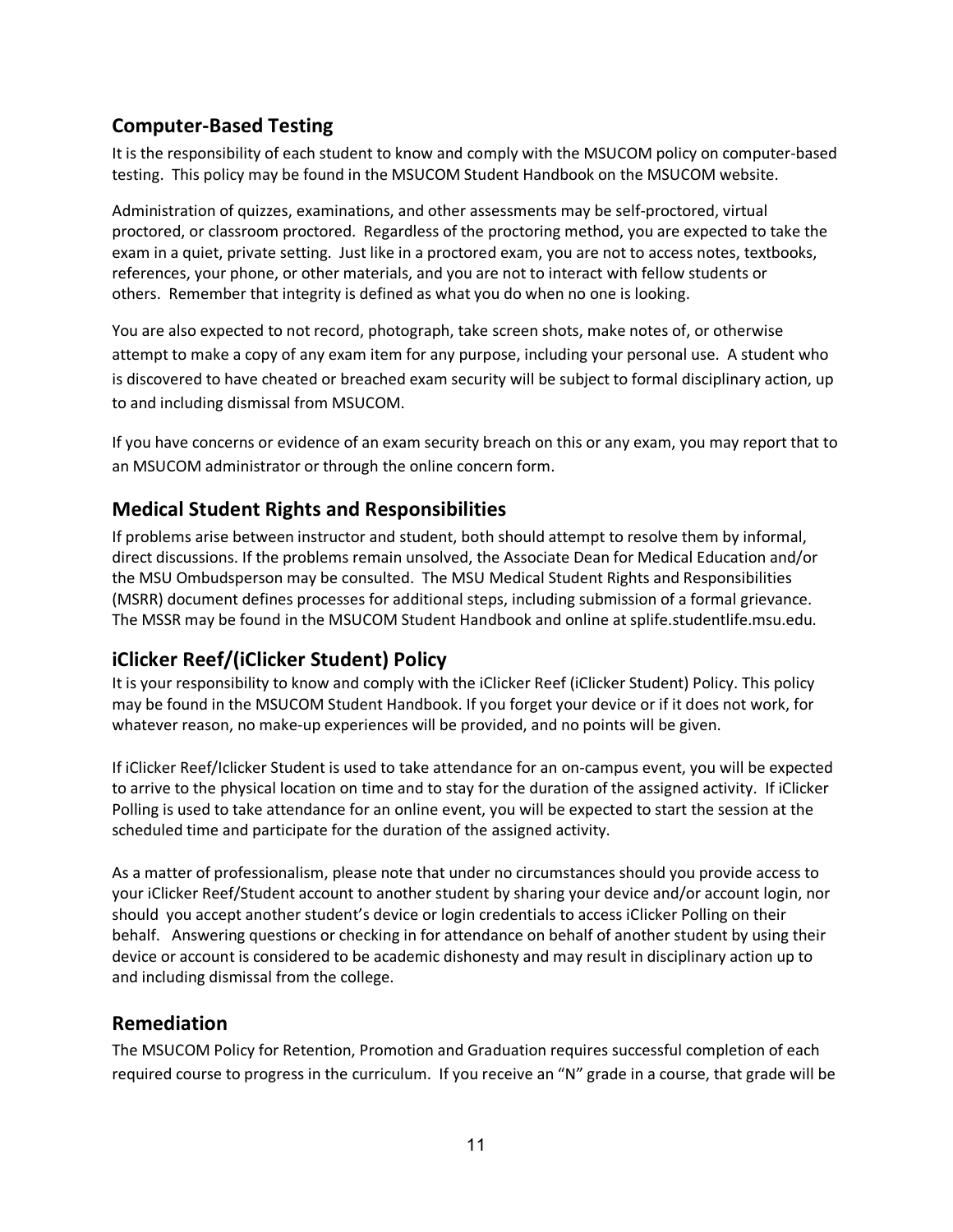recorded on your official transcript; you must meet the course requirement by successfully remediating or repeating the course.

Eligibility to attempt remediation of the course is determined by criteria described in the "Course Grades" section of the syllabus. If you are not eligible to attempt remediation, or if you fail the remediation, you must retake the course, provided you are eligible to continue in the program as determined by the Committee on Student Evaluation.

# <span id="page-11-0"></span>**Student Safety and Well-being**

The MSUCOM website and Student Handbook provide information on student safety, campus security, access to medical care and counseling services, and to policies on injuries and exposures. If you have an injury or acute illness on campus, an incident report should be completed. The form is available on the MSUCOM intranet or from Academic Programs.

# <span id="page-11-1"></span>**Academic Support Resources at MSUCOM**

As a way to acclimate you to the curriculum at MSUCOM, we have created a program called On Target: <https://michiganstate.sharepoint.com/sites/OnTargetforAcademicSuccess>

On this site you will find semester roadmaps which gives a general overview of each semester, tools needed to be successful in the curriculum and targeted resources for your unique learning situation. In each semester's road map, you will also find course expectations, tips for success, potential trouble spots, longitudinal course integration, and specific course study guides.

# <span id="page-11-2"></span>**Requests for Accommodations**

Michigan State University is committed to providing equal opportunity for participation in all programs, services and activities. Requests for accommodations by persons with disabilities may be made by contacting the Resource Center for Persons with Disabilities (RCPD) at 517-884-7273 or online at rcpd.msu.edu. Once eligibility for an accommodation has been determined, you may be issued a Verified Individualized Services and Accommodation (VISA) form. Each VISA includes an expiration date; to request an accommodation, you must have an active VISA. You may work with RCPD to renew a VISA.

During the preclerkship curriculum, the college will help to coordinate accommodations for additional testing time. Provide your VISA to Nancy Thoma, [thoman@msu.edu,](mailto:thoman@msu.edu) A333 East Fee Hall at the start of the term and/or at least two weeks prior to the assessment event (test, project, labs, etc.). Requests for accommodations received with less notice will be honored whenever possible. You may choose whether or not you wish to use accommodations for a particular event. For other accommodations, you may also review your VISA with the course coordinator and curriculum assistant assigned to that course.

# <span id="page-11-3"></span>**Title IX Notifications**

Michigan State University is committed to fostering a culture of caring and respect that is free of relationship violence and sexual misconduct, and to ensuring that all affected individuals have access to services. For information on reporting options, confidential advocacy and support resources, university